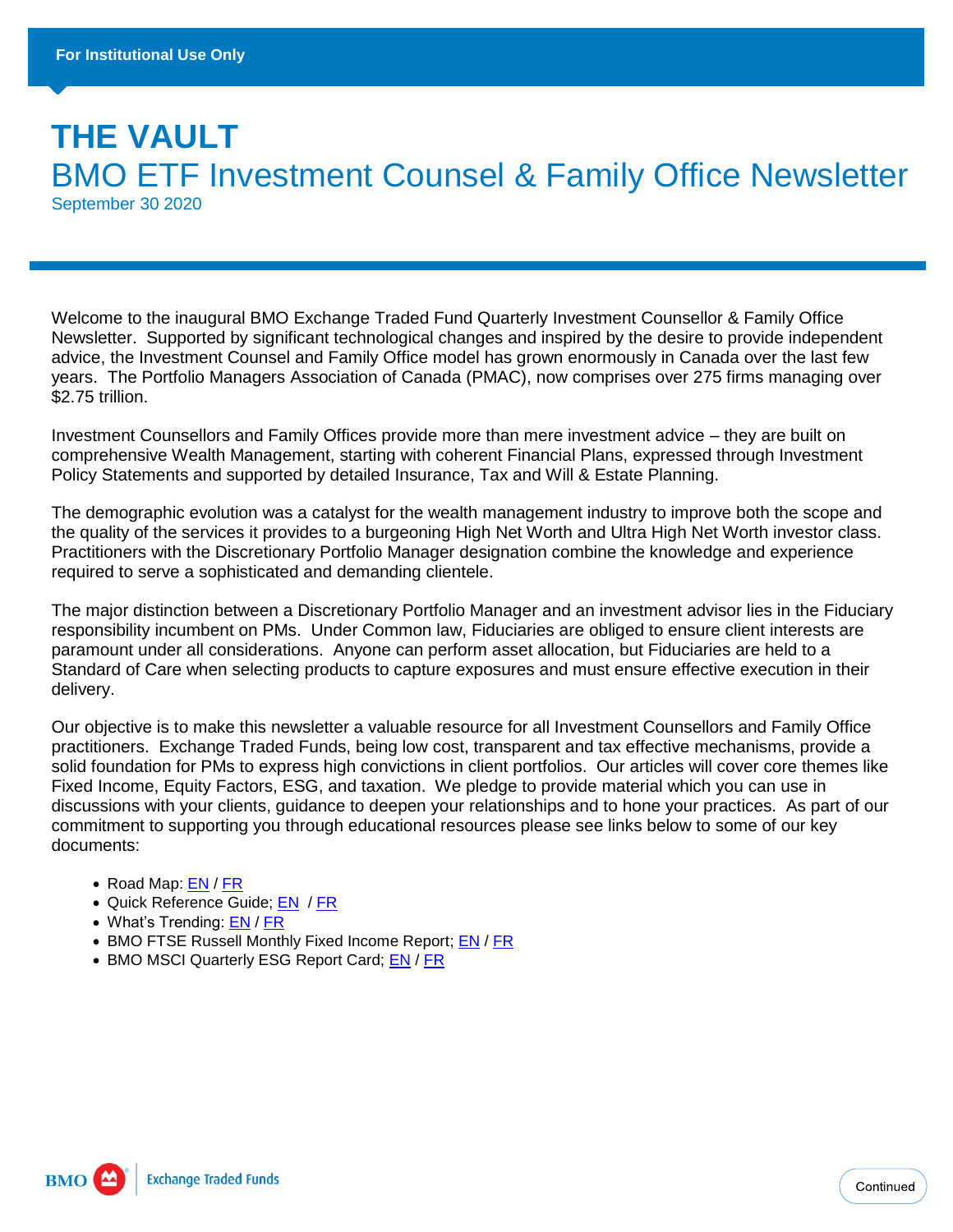

# The 60/40 Portfolio in Question

*"The biggest room in the world is the room for improvement." – Helmut Schmidt*

**Frederick Demers** Director, Investment Strategy & Portfolio Manager, Multi-Asset **Solutions** 

The 60/40 balanced stock-bond portfolio had a great run for a number of decades, but rumours of its death are back with the collapse of interest rates across the yield curve. Should we retire the 60/40 given the 10-year Government of Canada bond barely yields 0.5 per cent and the 30-year bond is hovering near one per cent? Our answer: it's a bit early to write the obituary for the 60/40 portfolio. True, balanced portfolios have greatly benefited from the 40 year downtrend of interest rates. However, the main reason why we think the balanced portfolio remains attractive to long-term investors is how well of a diversifier bonds are to the equity portion of the balanced portfolio. That remains true even in today's low-yield environment, although global investors are increasingly exposed to interest-rate duration risk (See Chart 1). There is no doubt the industry must continue to adapt and innovate to address the low-yield environment. Balanced portfolios have helped dull some of the market volatility during the historical COVID-19 market storm and such volatility dampening effects can support investors' ability to maintain a long-term view during challenging markets.



**Source: Bloomberg, BMO Global Asset Management, as of August 2020**

#### **Government bonds as a risk buffer: Some diversification and lots of duration**

Even with ultra-low bond yields heading into 2020 and the COVID-19 crisis, balanced portfolios benefited from having safer fixed income investments and from falling interest rates. While negative correlations make for greater diversification benefits, low positive correlations or the absence of abysmal negative outcome from fixed income versus equities offers a first layer of downside protection to balanced portfolios. The negative correlation between stocks and bonds that has prevailed for the past 20 years (See Chart 2) has made the balanced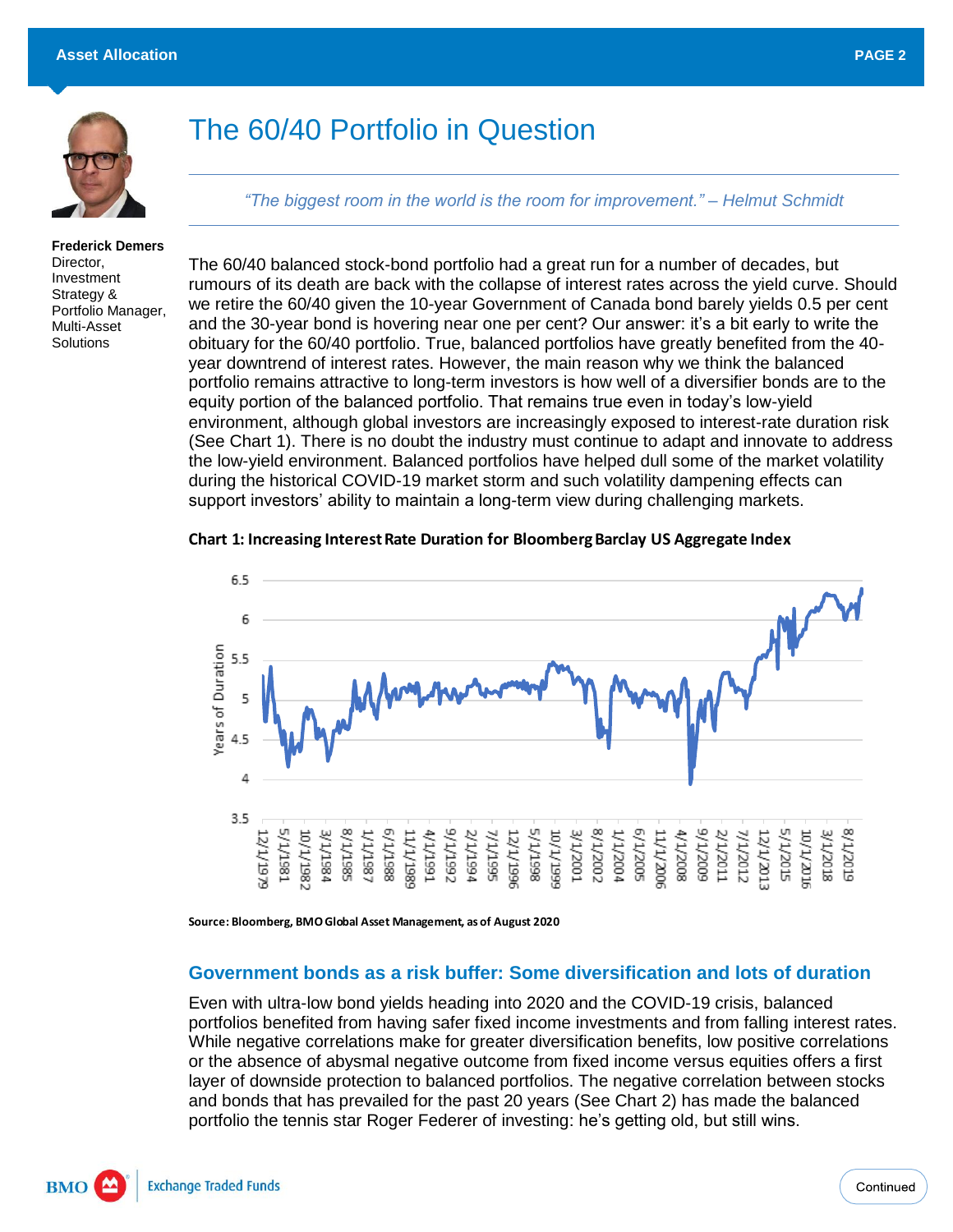

*Source: Federal Reserve Bank of St. Louis, Bloomberg, BMO Global Asset Management. Note: Bond returns calculated based upon the hypothetical total return derived from the Moody's Seasoned Aaa Corporate Bond Yield Index. Stock returns are represented by the S&P 500 Index. As of 08/26/20.*

With a yield of about 2.5 per cent, barely above long-term inflation of two per cent and less than half of what it was in 2001, it's fair to say the lemon has been squeezed although there remains a bit of juice.

Looking at current yield levels for the constituents of Canada's fixed income benchmark, the FTSE TMX Canada Universe Bond Index, we estimate that portfolios would earn roughly nine per cent over one year if a large negative macro shock brought interest rates down to zero per cent on the entire spectrum of Canadian fixed income assets.

In this context of low long-term return expectations for benchmark fixed income assets, investors are yield starved more than ever. For longer term investors who have greater leeway to sustain portfolio volatility given their lower liquidity needs, adding riskier or alternative assets is a possible solution to low yields.

#### **The 70/30 as the new 60/40?**

Increasing the equity portion of a portfolio is the first option for investors seeking to boost their expected returns without adding new assets to their portfolio. However, moving away from a 60/40 to a 70/30 mix entails a significant impact to portfolio risk, notably in light of the equity pain inflicted by the COVID-induced crash or the great financial crisis. Adding 10 percentage points of equities while reducing bonds by the same amount increases the long-term expected volatility from about 12 per cent to 14 per cent.

### **Yield starvation will cause wild yield hunting season**

A more subtle option is to reshuffle exposures within the fixed-income portion of the balanced portfolio. For many investors, re-allocating away from low yielding government bonds to higher yielding provincial, municipal or corporate debt is generally easier to implement as a quick fix to increase the yield of a portfolio, but even that simple re-allocation has limits and inevitably translates into higher portfolio risk and tracking error versus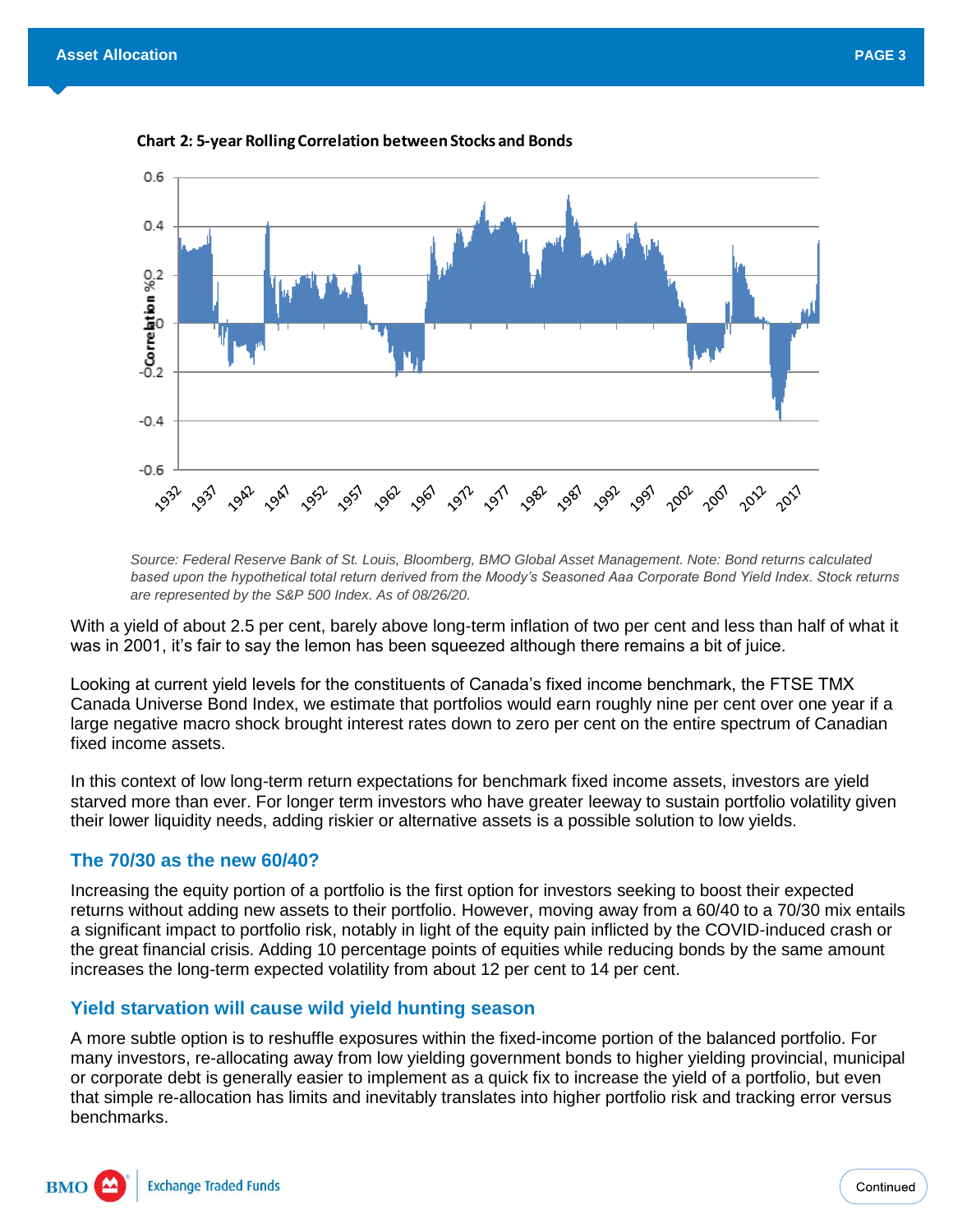However, given that central banks continue to act boldly with asset purchasing programs to support markets, investors are highly confident that policymakers will keep supporting markets in case of an economic slump or adverse market event. We expect flows toward credit assets to remain strong as monetary policy sticks to its whatever-it-takes mantra.

#### **Yield starvation will increase appetite for alternatives**

The rise of alternative investments has been partly fueled by collapsing bond yields during the past decade and the proliferation of easy-to-access alternative investment opportunities. We expect investors to further reduce their allocation to traditional stocks and bonds for a greater allocation to alternatives such private equity, liquid alternatives, or commodities.

Sound manager selection and a thorough due diligence process are critical ingredients when investing in alternative opportunities, such as Hedge funds or private investment vehicles that tend to be more opaque and less liquid. The greatest portfolio benefits of adding alternatives depend more crucially on sound portfolio construction than tactically picking investment styles or managers. We believe a well-diversified multi-strategy portfolio of alternatives is more likely to deliver robust risk-adjusted returns rather than tactically shifting from say global macro to real-estate. Tactically allocating amongst alternatives – much like the market timing of stock vs bonds – is never easy and may be liquidity constrained.

A potential hurdle against alternatives for some institutional investors are the higher fees associated with alternative investments. This is even more a concern for investors because of the decline in alpha generation observed across core alternative investment styles such as long-short equities or macro managers in recent years. The potential diversification benefits must, therefore, be weighed against the expected returns and the fee structures attached to such investment opportunities.

#### **Higher equity allocation, but paying to hedge against downside risks**

Another option for investors is to increase their equity allocation, but spend a few percentage points of the portfolio value every year to purchase stock-index put options for downside protection. While such a strategy sounds attractive on paper, the equity-volatility risk premium is such that the costs to passively purchase such hedges are generally prohibitive and eat away a large portion of the extra return obtained by the higher equity allocation.

#### **Conclusion**

Asset allocation remains the single most important decision for meeting client objectives. Investment managers have access to more asset classes but they may want to consider the costs and unintended risks some alternatives may pose to long-term portfolio performance. The traditional 60/40 asset mix remains a compelling model which can be managed for minimal cost and without liquidity risk. Adapting credit exposure and geographic equity exposures as markets change may provide some of the Alpha and risk reduction investors seek through alternatives.

Alternatives remain an interesting solution for sophisticated investors who can perform the required due diligence. Larger Institutions which have long-term investment horizons and adequate cash flow to cover liabilities can implement strategies which may be more difficult for smaller investors with shorter investment horizons or with more pronounced income needs.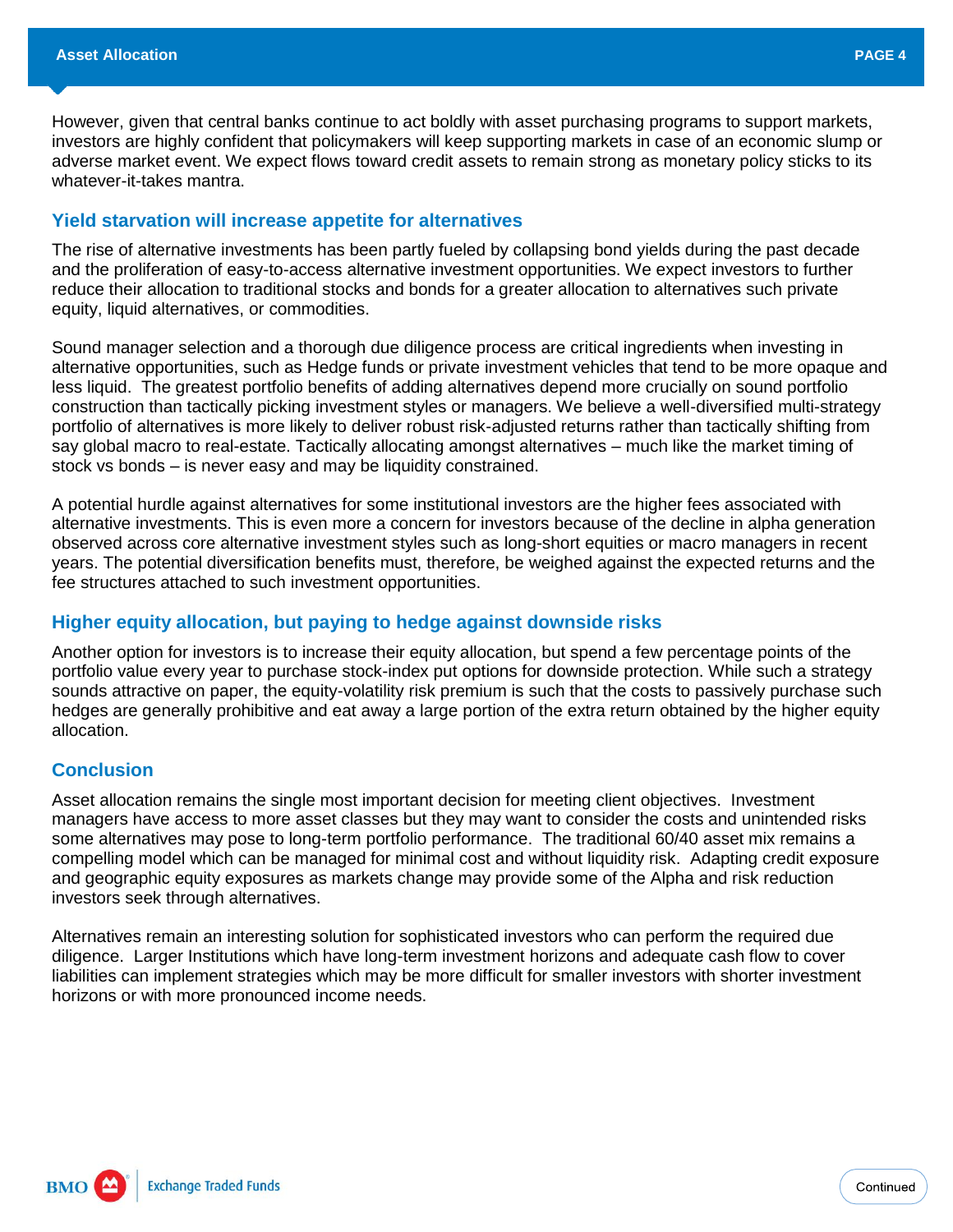

**Mark Webster** Director, Institutional and Advisory, **Western** Canada

# Cannot see the forest for the trees

Interest in Environment, Social & Governance (ESG), has increased noticeably in recent years. The COVID-19 pandemic has been a sobering experience, highlighting the degree to which natural events shape the economy and society, forcing companies to confront governance issues.

Deloitte has forecast that money managed according to ESG principles may comprise half the asset base in the US industry by 2025 [\(Deloitte\)](https://www2.deloitte.com/us/en/insights/industry/financial-services/esg-investing-performance.html), a remarkable figure considering the US asset management industry is the world's largest.

There is a concurrent demographic catalyst which Investment Counselling and Family Offices should consider. Studies show that ESG interest is prominent across all age groups, but rises significantly amongst younger generations:

- Baby boomers (1949-1967): 67%
- Generation X (1978-1982): 79%
- Millennials (1983-2000): 86

*Source: PRI 2018 Reporting Framework responses; "Global perspectives on sustainable investing – Global Investment study" Schroders, 2017; Wealth X and NFP Wealth Transfer Report, 2016.*

Investment Counsellors and Family Offices, and clearly any advisor, should be aware that ESG may be a major discussion point when assets are bequeathed.

Responsible investing has evolved significantly. It started with Quaker groups in the 1920s when investors wanted to ensure their capital was being directed towards businesses whose practices did not contradict basic Quaker principles. Similar considerations emerged during the Great Depression when investors demanded that capital be directed towards good corporate citizens. In the late 1960s and into the 1970s, ecological & environmental concerns brought renewed focus on how companies behaved.

These early responsible investment expressions were based on strong beliefs about what could be defined as an undesirable exposure. They were not wrong, but they posed significant concerns for Institutional and Discretionary managers because, as Fiduciaries, they are obliged to meet prescribed return objectives outlined in Investment Policy Statements. In January 2020 Harvard's Faculty of Arts & Sciences voted to demand Harvard Management Company, responsible for the Harvard Endowment, divest from carbon & fossil energy sources. As a Fiduciary, HMC could not comply because divestment and exclusion would constrain performance and returns [\(Harvard\)](https://www.harvardmagazine.com/2020/02/harvard-faculty-vote-governing-board-divestment).

As McCarthy Tetrault has noted, incorporating qualitative ethical policies into the investment management process may pose unintended legal risks. Investment policy statements would have to be rewritten in order to state the qualitative objectives and to acknowledge their potential impact on returns (McCarthy Tetrault: Pension Fund Investment: Managing Environmental, Social & Governance (ESG) Integration, 1 May 2019).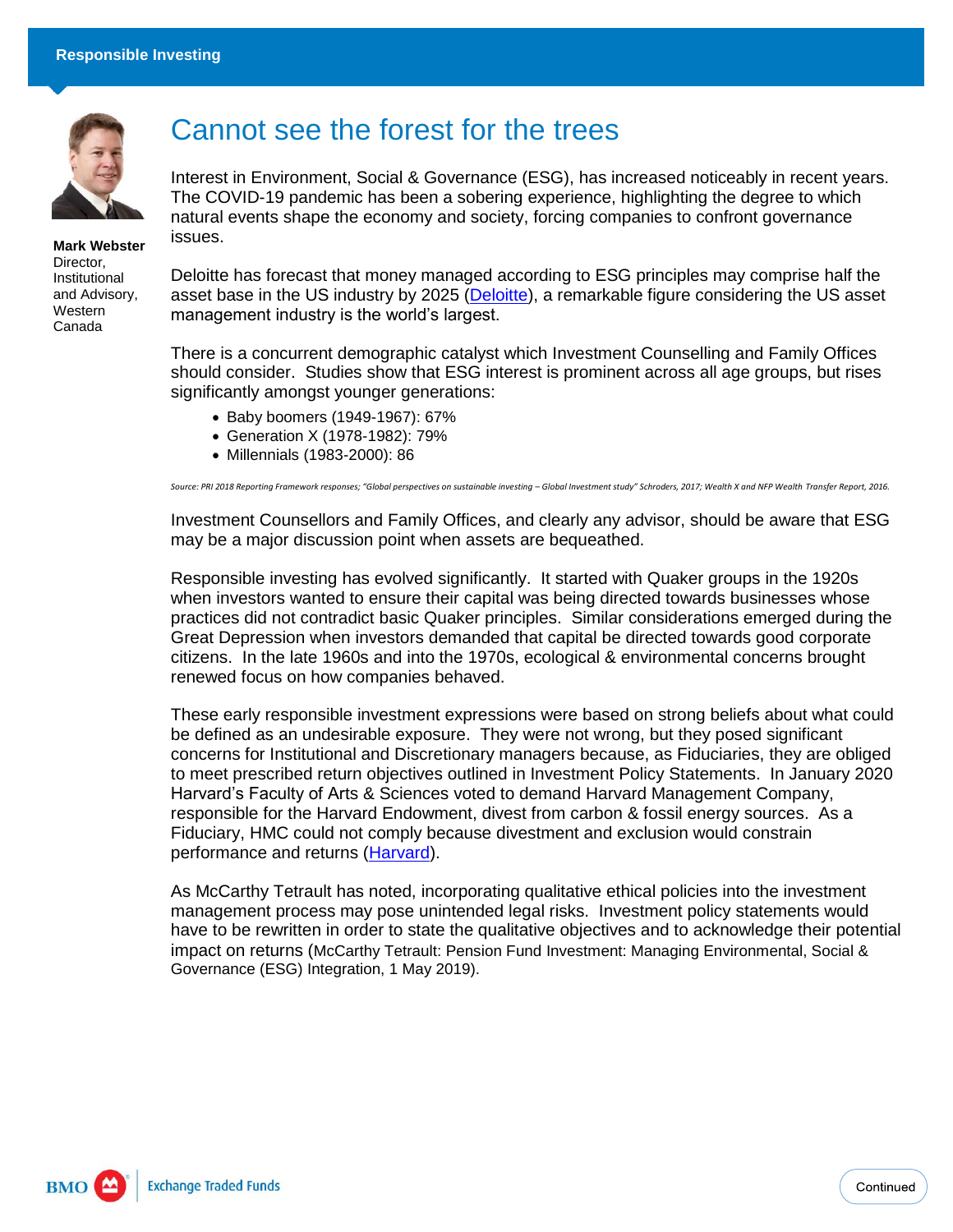ESG is much more than a preference to apply capital according to ethical guidelines; it is a sound investment concept rooted in risk management. In its essence, ESG seeks to allocate capital to well-managed businesses which have better future prospects than their competitors within a sector. The term *stranded assets* has been coined to describe businesses which face obsolescence as new, cleaner energy alternatives supplant traditional carbon or fossil sources. Stripped of its environmental cloak, a good asset manager should not invest in companies with uncertain future revenues.

Although more people acknowledge ESG's importance, the question remains - how to integrate ESG into the investment process? Becoming a UN PRI Signatory and buying data from a respected provider is very expensive and requires enormous resources. This may be suitable for large asset management firms which have the scale and the resources to devote, but it would be a risky endeavour for an Investment Counsellor or Family Office.

Instilling confidence on ESG is incredibly difficult because there are so many variables, invariably leading to different opinions. Simply put, ESG should strive to meet the United Nation's 17 Sustainable Development Goals, outlined below:



Given the divisive discussions which ensue when discussing ESG, it may be better to consider a transparent, rules-based index methodology which can be used to build consensus. Several large Asset Owners have used the MSCI ESG Leaders Indices because they couple a robust measurement and monitoring analysis with the ability to construct Benchmark investable indices. Transparency provides a firm foundation to discuss the exposure with stakeholders. The index construction is designed to capture 50% of the market capitalization in all sectors, to minimize Tracking Error and thus fulfill Fiduciary return considerations, but selects only those constituents which exhibit exemplary ESG scores in their sub-industry.

Forests are eco-systems whose health is measured in aggregate, not by measuring each tree or stream. If we start with the simple concept that a glass must be half full before it can be considered half empty, a methodical transparent, rules-based exposure like the MSCI ESG Leaders can be tabled to seek consensus so Capital can be responsibly allocated. When the aggregate exposure is measurable and understandable, stakeholders can establish a co-operative framework to integrate ESG into the investment process.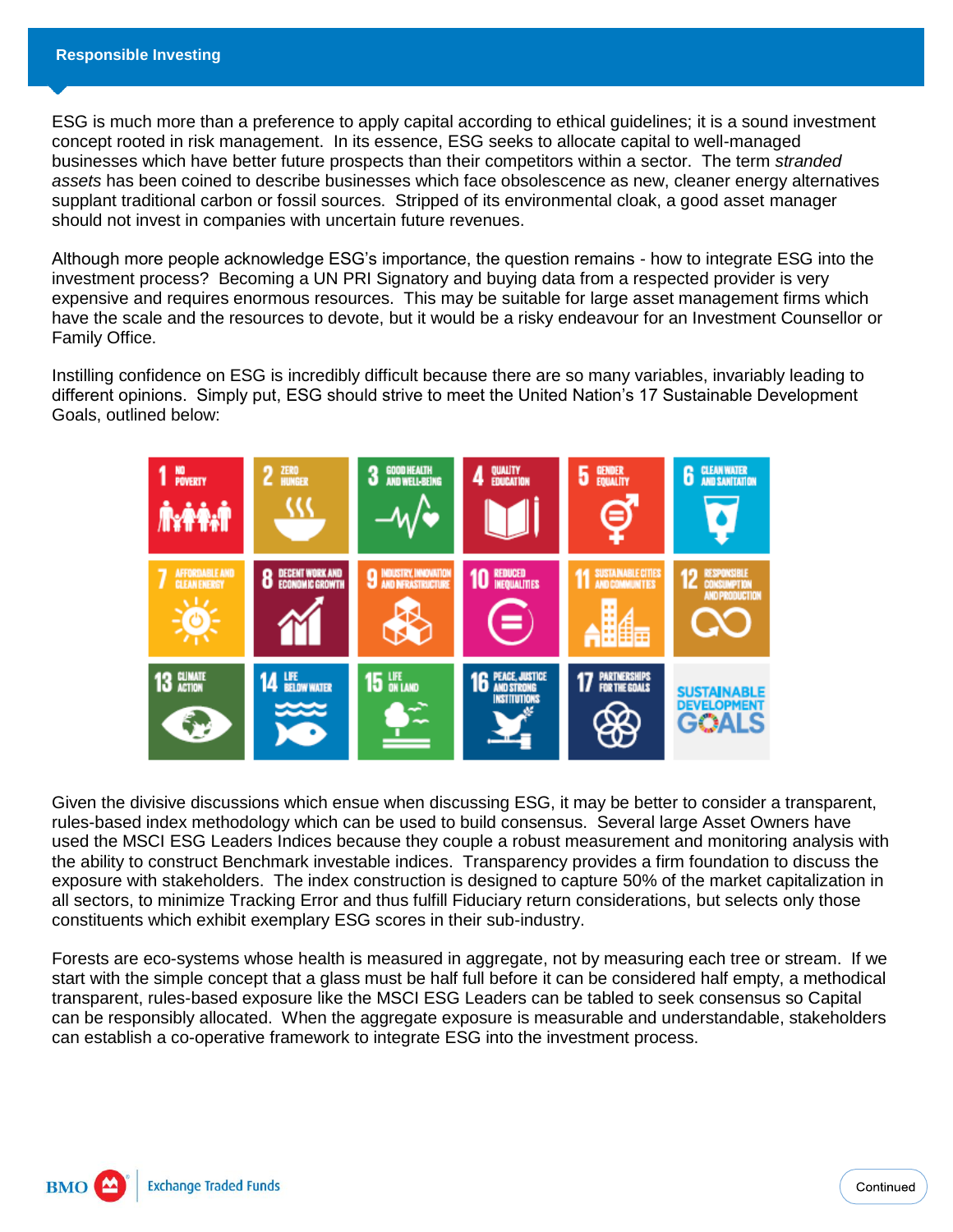Much like the famous Brinson, Beebower & Hood study showed in 1988, security selection or omission is not material to meeting long-term objectives. Portfolio construction, its rules and regional exposures, are the major consideration. Applying similar thinking to integrating ESG into the investment process may help Investment Counsellors and Family Offices to establish consensus with clients on a very difficult topic.

### **BMO ESG ETFs**



\*ZWG is not index based but selects Sustainable Dividend Growers from a universe using ESG screening in the investment selection

**Exchange Traded Funds BMO**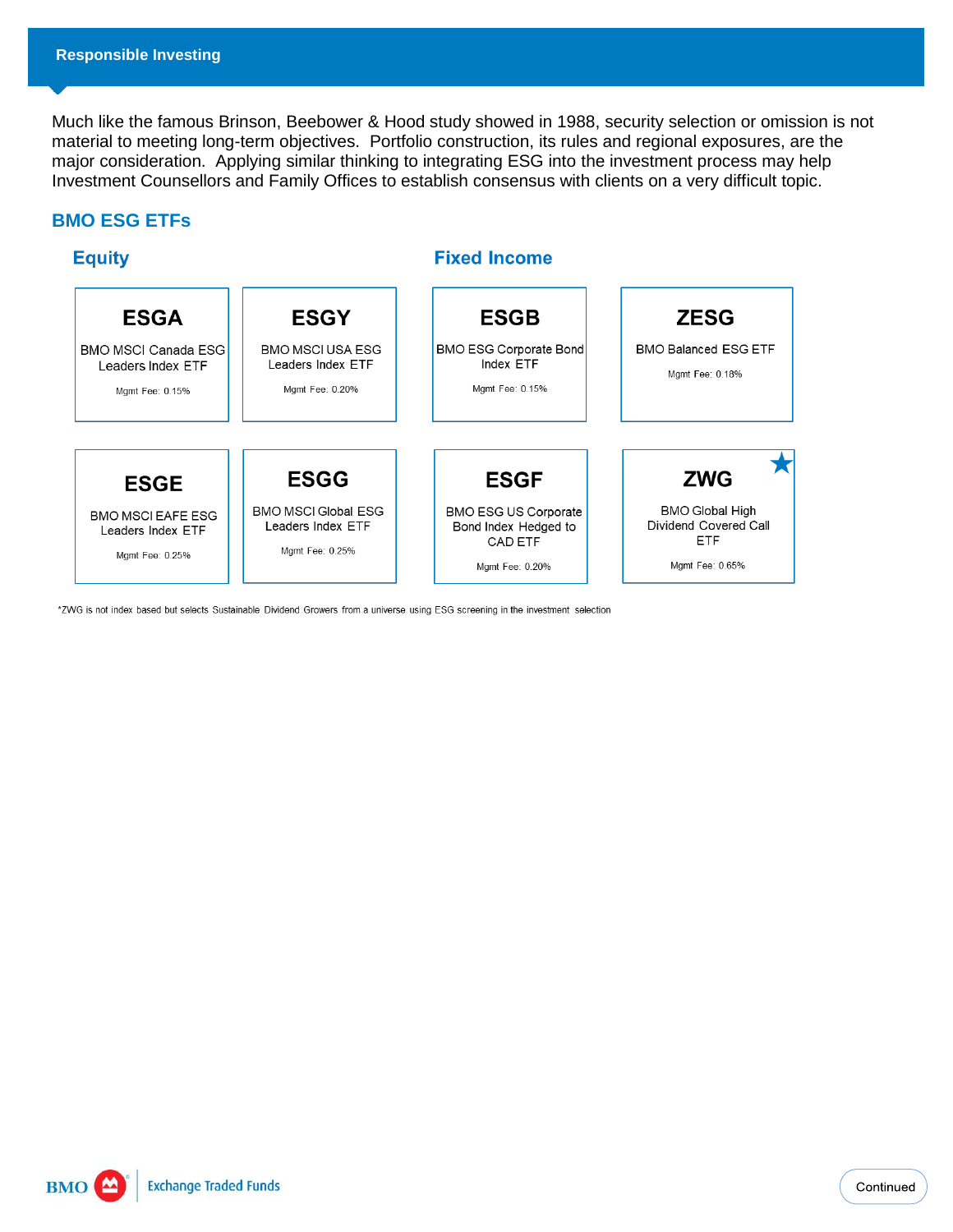

**Dan Stanley** Director, Institutional and Advisory, Ontario

# 3 Simple Rules Trading ETFs

The foundation of wealth management hasn't changed over time: as a fiduciary it's first necessary to identify client risk tolerance and investment objectives, an exercise that requires both a mathematical and emotional understanding of client needs.

What has changed are the tools used to identify and execute various asset allocation strategies. Investment Counsellors and Portfolio Managers now have access to tools that were previously only available to the largest institutional investors. ETFs, for example, give portfolio managers the ability to allocate to strategies that required vast amounts of computing power as recently as the late 90s and early 2000s.

Along with these new ETF tools a consensus set of rules to follow (or ignore at your peril), has developed around the trading of ETFs, rules to ensure that, as a portfolio manager, you're adhering to your fiduciary duty to put client interests first.

First, avoid trading ETFs in the first half hour and last half hour of the day. Markets tend to be most volatile during these periods as buyers and sellers absorb news and try to settle on a price (there is no circuit breaker on Exchanges to allow the market to digest news). This is when ETF prices are most likely to deviate from NAV and these discrepancies can create sizeable gaps. Fills executed at such times fail to provide best execution for clients.

Second, use limit orders. Limit orders specify the maximum price you'll pay when buying, or the minimum you'll accept when selling. Limit orders are not filled until that price (or better) is available in the market and they are visible to all market participants. While a market order will get your trade filled immediately and in full, there is risk that you'll be filled at a price you didn't expect.

How could that happen? Maybe you ignored rule #1 and the ETF price moved on you before you were able to enter your order details. Maybe the ETF is thinly traded and the last quote was stale. Perhaps the overall market moved in the opposite direction of the sector ETF you intended to buy or sell, causing a disconnect. Clearly, under such circumstances, Market orders would not classify as 'best execution.'

Third, try to trade an ETF when the underlying stocks are trading. Market makers are the intermediary in the ETF market, buying and selling ETFs and their underlying securities, setting the bids and offers based on the risk of the underlying. When the underlying securities of an ETF aren't trading, the market maker faces uncertainty as to the true value of the underlying NAV. As a result, they will protect themselves by widening out the bid and offer spread.

The increase in portfolio managers in Canada's wealth management industry is a good trend. It means more advisors have a fiduciary duty, the duty to put your client's interests first, and this benefits Canadian investors. Following these three simple rules of ETF trading will ensure that you have a good experience and meet your fiduciary obligations to clients.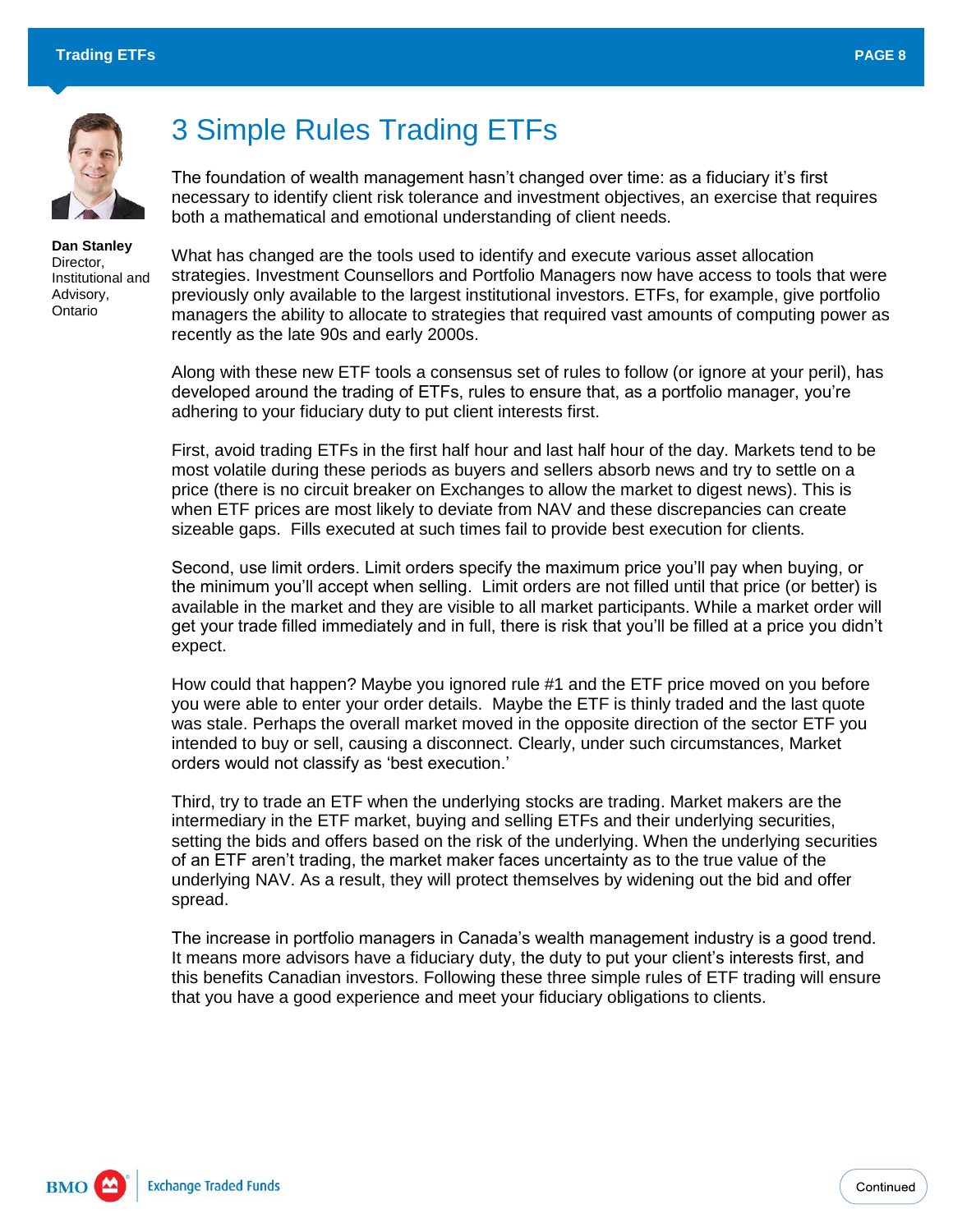

## **Fixed Income ETFs**

Fixed income is the fastest growing segment of the ETF market in Canada, and it is large institutional investors leading this shift. There are three main reasons behind this long-term trend:

- **Erika Toth** Director, Institutional ETFs, Eastern Canada
- 1. Trading efficiencies
- 2. Cost efficiencies
- 3. Diversification and market access

### **Trading efficiencies**

The bond market is an opaque, over-the-counter market which affords very little pricing information to investors. Thanks to the ETF structure, market participants can see the bid and the ask prices, as well as the depth of the order book (how much quantity is available at each price point).

As the COVID-19 shock hit the markets in the month of March 2020, one of the biggest advantages of fixed income ETFs was underscored: enhanced liquidity through Fixed Income ETFs, which is often better than the underlying market, especially for harder to trade asset classes such as bonds.

The underlying bond market seized up, with much of the corporate bond market and even some of the provincial bond market in Canada going "no bid". Yet aggregate, provincial and corporate bond ETFs continued to trade – providing price discovery in a highly stressed market.

Some critics pointed out that bond ETFs traded at a discount to NAV. In a stressed market like we saw, those NAVs were stale due to the fact that many of those underlying bonds had not traded for several sessions. On any given day, only 20% of Corporate bonds trade in material volume, so NAV, even in good times, is merely notional and is not indicative of the price at which a basket may be traded. In March's dislocated market, the ETF price was a more reliable indicator of the true clearing price of those bonds.

In 2008 and 2009 in the US, we witnessed similar price discovery as high-yield bond ETFs continued to trade (indeed, with even higher trading volume than normal) while the underlying bonds did not.

Another ETF trading-related advantage for large Investment Counsellors or family offices is trade anonymity.

#### **Cost efficiencies**

With rock-bottom interest rates, every basis point in cost savings counts. Not only do portfolio managers have to consider MERs, but they also have to do their due diligence on bid-ask spreads. In order to fulfill their fiduciary duties, it is of utmost importance for family offices and investment counsellors to work with an ETF provider that offers both low fees and liquid products.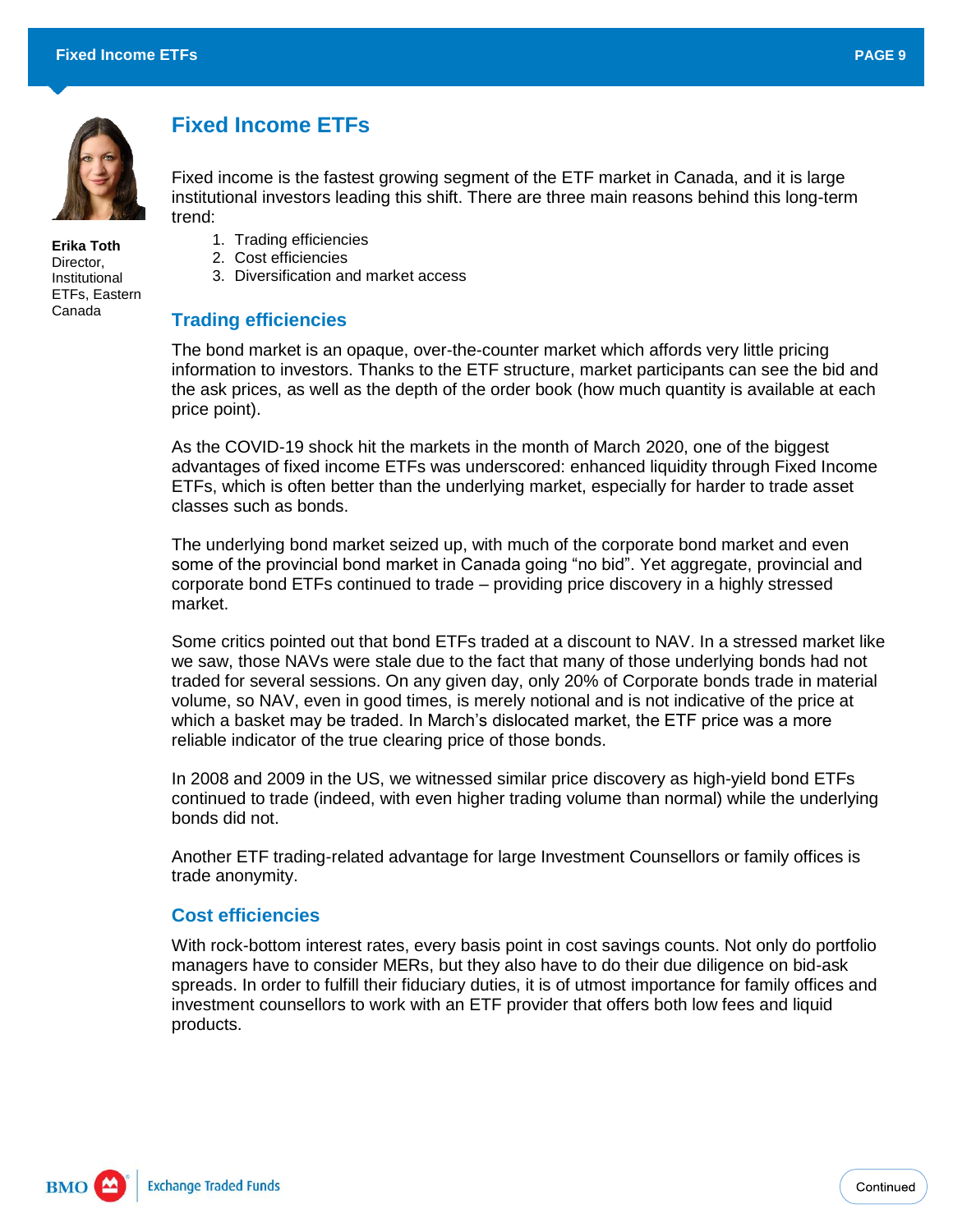A couple of quick tips regarding bid-ask spreads:

- The bid-ask spread is an important indicator of the liquidity of an ETF, more so than traded volume.
- When evaluating bid-ask spreads, it is best to calculate them as a percentage of the ETF's price per share to ensure an apples-to-apples comparison when looking at ETFs with vastly different unit prices.
- Bid-ask spreads will vary with the overall level of volatility in the market and are also a reflection of risk premium specific to that area of the market. In other words, when markets are more volatile, spreads will be wider – and may expand commensurately as credit quality declines.
- ETFs spread costs, while a factor, are often lower than spreads on individual bonds, particularly with harder to trade provincial and corporate bonds. More mature fixed income ETFs that are larger in AUM and have been around for longer may even trade at tighter spreads than their underlying market.

From an execution perspective, we can work with the market makers to execute custom creations, and in some cases may be able to get the trade done inside the bid-ask spread. Below are two examples of large trades, one for \$176 million (a sell) and one for \$48 million (a buy) – both trades had zero impact on the price of the ETF.

| 2) Trade Recap        | Range 06/16/20 = 08:00:00<br><b>3) Quote Recap</b>                                                                                     |                         |        |        | $-06/16/20$ = 15:06:27 | 1) Actions $\cdot$ 97) Settings |                       |                | Page 1            |   |         | <b>Trade/Quote Recap</b> |                 |
|-----------------------|----------------------------------------------------------------------------------------------------------------------------------------|-------------------------|--------|--------|------------------------|---------------------------------|-----------------------|----------------|-------------------|---|---------|--------------------------|-----------------|
| <b>Show Ticks All</b> |                                                                                                                                        | · Cond Code Definitions |        |        |                        |                                 |                       |                |                   |   |         |                          |                 |
| 17.60<br>High<br>Time | Low<br>Size                                                                                                                            | 17.56<br>Price E BBk    |        |        | <b>SB<sub>k</sub></b>  | Cond                            | Time                  | Size           | Price E BBk       |   |         | <b>SB<sub>k</sub></b>    | Cond            |
|                       | <min size<="" td=""><td></td><td></td><td></td><td></td><td></td><td></td><td></td><td></td><td></td><td></td><td></td><td></td></min> |                         |        |        |                        |                                 |                       |                |                   |   |         |                          |                 |
| 15:04:51              | 200                                                                                                                                    | 17.56                   |        |        | 9                      |                                 | 13:42:11              | 2700           | 117.58            | ŋ | Э       | 39                       |                 |
| 15:04:50              | 61                                                                                                                                     | 17.56                   | C      | 7      | 9                      | OL                              | 13:42:10              | 500            | 17.57             |   | 9       | 9                        | XТ              |
| 14:50:24              | 46                                                                                                                                     | 17.59                   | C      | 9      | 7                      | <b>OL</b>                       | 13:42:10              | 11             | 17.57             | c | z       | 9                        | OL              |
| 14:49:20              | 300                                                                                                                                    | 117.58                  | ×      | 19     | 9<br>7                 |                                 | 13:28:14              | 100            | 17.58             | н | 9       | 79                       |                 |
| 14:49:20              | 75                                                                                                                                     | 17.58                   | p      | 19     |                        | <b>NB</b>                       | 13:28:14              | 200            | 117.58            | н | 9       | 79                       |                 |
| 14:33:37              | 46                                                                                                                                     | 17.56                   | C      |        | 9<br>7                 | <b>OL</b>                       | 13:26:27              | 100            | 117.565           | J | 39      | 1<br>1                   |                 |
| 14:33:36<br>14:33:36  | 200                                                                                                                                    | 17.59                   | C<br>в | 9<br>ï | 9                      | OL<br>MN                        | 13:20:27<br>13:08:46  | 100            | 17.56<br>17.56    | c | 39<br>о | 7                        |                 |
| 14:33:36              | 900                                                                                                                                    | 17.57<br>17.58          | в      | 9      | 1                      | MN                              | 13:08:46              | 77<br>300      | 17.56             |   | 7       | 7                        | <b>NB</b><br>×т |
| 14:21:30              | 100                                                                                                                                    | 117.58                  | A      | 2      | 39                     |                                 | 12:50:39              | 3000           | 17.56             | А | 39      | 19                       |                 |
| 14:21:20              | 10                                                                                                                                     | 17.58                   | u      | 124    | 7                      | OL                              | 12:50:39              | 36             | 17.56             | P |         | 19                       | NВ              |
| 14:21:16              | 15                                                                                                                                     | 17.56                   | C      |        | 9                      | OL                              | 12:48:00              | 54             | 17.58             | c | 9       | 7                        | OL              |
| 14:21:16              | 400                                                                                                                                    | 117.57                  | в      |        | 9                      | MN                              | 12:48:00              | 100            | 17.57             | в | 9       | 1                        | MN              |
| 14:06:47              | 15                                                                                                                                     | 17.56                   | C      | 7      | 79                     | OL.                             | 12:42:55              | 100            | 17.57             | O | 9       | 39                       |                 |
| 14:06:27              | 81                                                                                                                                     | 17.56                   | C      |        | 9                      | OL.                             | 12:21:29              | 65             | 17.57             | p | z       | 19                       | <b>NB</b>       |
| 14:05:09              | 10.04M                                                                                                                                 | 17.56                   | F      | l9     | 9                      | <b>XT NC</b>                    | 12:15:58              | 56             | 17.57             | P | 7       | 19                       | <b>NB</b>       |
|                       | سعد                                                                                                                                    | 14750                   |        |        |                        |                                 |                       | <b>COLO</b>    | 1434              |   |         | a es                     | <b>DUBS</b>     |
| 13:42:11              | 100                                                                                                                                    | 117.59                  | O      | 8      | 9                      | XТ                              | 12:03:17              | 30             | 17.59             | b | 19      | 7                        | <b>NB</b>       |
| 13:42:11              | 87                                                                                                                                     | 17.59                   | C      |        | 7                      | ΟL                              | 11:10:16              | 600            | 17.60             | А | 19      | 39                       | OP              |
| Fund                  | Order                                                                                                                                  | Quantity                |        |        | Market Impact          |                                 | <b>Executed Price</b> | End-of-Day NAV | <b>Difference</b> |   |         | Profit & Loss            |                 |
|                       | Sell                                                                                                                                   | 10.04m                  |        |        | None                   |                                 | \$17.57               | \$17.59        | \$0.02            |   |         | \$200,800                |                 |
| ZFM                   |                                                                                                                                        |                         |        |        |                        |                                 |                       |                |                   |   |         |                          |                 |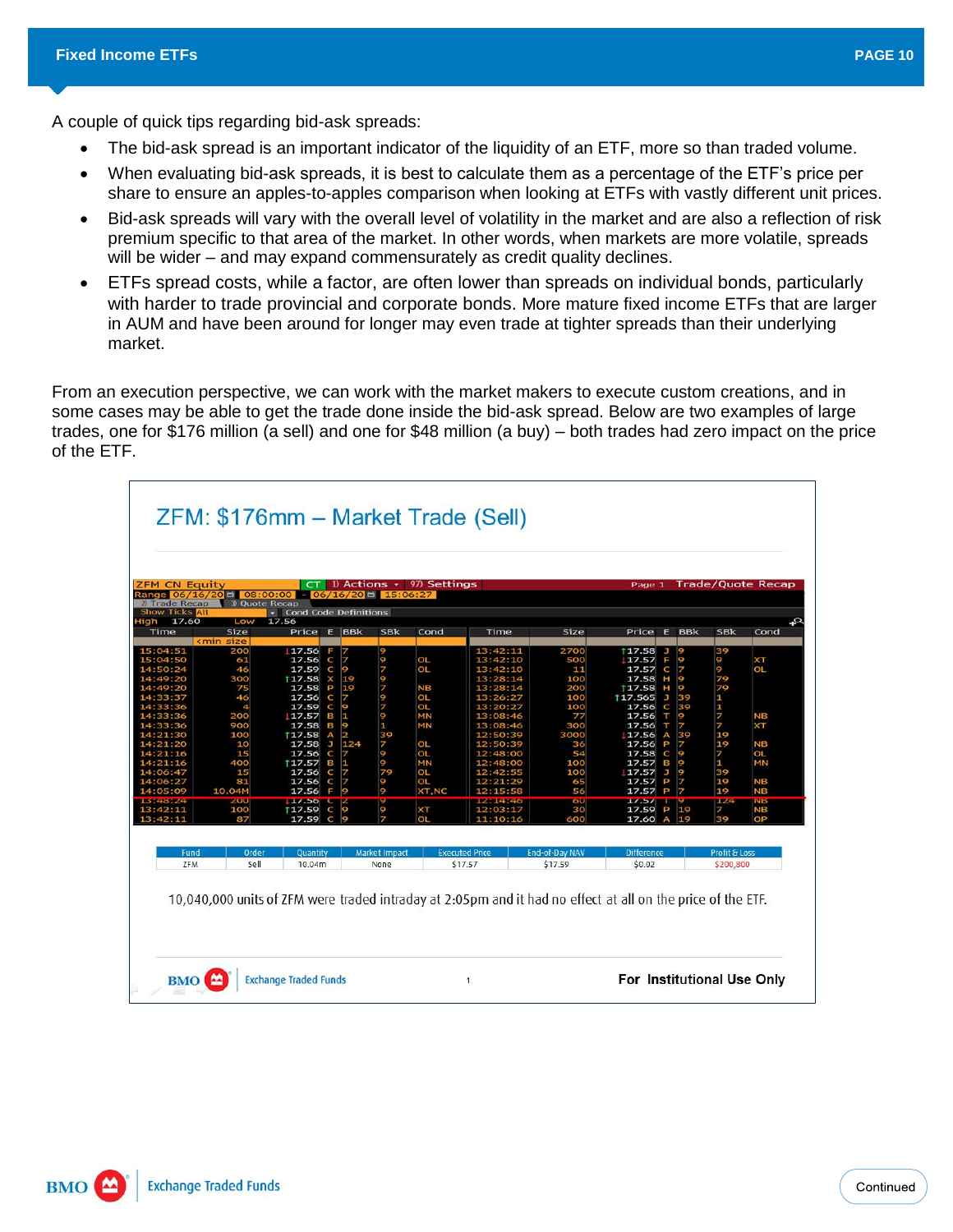| 3) Quote Recap<br><b>Cond Code Definitions</b><br>55.38<br>Low<br>Bid/Trd/Ask | E                                                                                                                                                             |                                                             |                                                                                                                                  |             |                                                        |               |                           |                                                                                                                                                                                                                           |                                                                                                                                                               |
|-------------------------------------------------------------------------------|---------------------------------------------------------------------------------------------------------------------------------------------------------------|-------------------------------------------------------------|----------------------------------------------------------------------------------------------------------------------------------|-------------|--------------------------------------------------------|---------------|---------------------------|---------------------------------------------------------------------------------------------------------------------------------------------------------------------------------------------------------------------------|---------------------------------------------------------------------------------------------------------------------------------------------------------------|
|                                                                               |                                                                                                                                                               |                                                             |                                                                                                                                  |             |                                                        |               |                           |                                                                                                                                                                                                                           |                                                                                                                                                               |
|                                                                               |                                                                                                                                                               |                                                             |                                                                                                                                  |             |                                                        |               |                           |                                                                                                                                                                                                                           |                                                                                                                                                               |
|                                                                               |                                                                                                                                                               | <b>Size</b>                                                 | Cond                                                                                                                             | <b>Time</b> | Ε.                                                     | Bid/Trd/Ask   | Е                         | Size                                                                                                                                                                                                                      | Cond                                                                                                                                                          |
| 55.48 / 55.51                                                                 |                                                                                                                                                               | <min size=""><br/><math>1\times 5</math></min>              |                                                                                                                                  | 14:06:20    |                                                        | 55.46 / 55.51 |                           | $3 \times 26$                                                                                                                                                                                                             |                                                                                                                                                               |
| 55.51                                                                         |                                                                                                                                                               | 600                                                         |                                                                                                                                  |             |                                                        | 55.46 / 55.51 | F                         | $6\times4$                                                                                                                                                                                                                |                                                                                                                                                               |
| 55.51                                                                         |                                                                                                                                                               | 400                                                         |                                                                                                                                  |             |                                                        |               |                           | 400                                                                                                                                                                                                                       |                                                                                                                                                               |
| 55.51                                                                         |                                                                                                                                                               | 400                                                         |                                                                                                                                  |             |                                                        |               |                           | 400                                                                                                                                                                                                                       |                                                                                                                                                               |
| 55.46 / 55.51                                                                 | F                                                                                                                                                             | $5\times 5$                                                 |                                                                                                                                  |             |                                                        |               |                           | 400                                                                                                                                                                                                                       |                                                                                                                                                               |
| 55.51                                                                         |                                                                                                                                                               |                                                             |                                                                                                                                  |             |                                                        |               |                           |                                                                                                                                                                                                                           |                                                                                                                                                               |
|                                                                               |                                                                                                                                                               |                                                             |                                                                                                                                  |             |                                                        |               |                           |                                                                                                                                                                                                                           |                                                                                                                                                               |
|                                                                               |                                                                                                                                                               |                                                             |                                                                                                                                  |             |                                                        |               |                           |                                                                                                                                                                                                                           |                                                                                                                                                               |
|                                                                               |                                                                                                                                                               |                                                             |                                                                                                                                  |             |                                                        |               |                           |                                                                                                                                                                                                                           |                                                                                                                                                               |
|                                                                               |                                                                                                                                                               |                                                             |                                                                                                                                  |             |                                                        |               |                           |                                                                                                                                                                                                                           |                                                                                                                                                               |
|                                                                               |                                                                                                                                                               |                                                             |                                                                                                                                  |             |                                                        |               |                           |                                                                                                                                                                                                                           |                                                                                                                                                               |
|                                                                               |                                                                                                                                                               |                                                             |                                                                                                                                  |             |                                                        |               |                           |                                                                                                                                                                                                                           |                                                                                                                                                               |
| 55.48 / 55.51                                                                 |                                                                                                                                                               | $1\times4$                                                  |                                                                                                                                  |             |                                                        |               |                           | $4\times9$                                                                                                                                                                                                                |                                                                                                                                                               |
| 55.51                                                                         |                                                                                                                                                               | 400                                                         |                                                                                                                                  |             |                                                        |               |                           | $4\times8$                                                                                                                                                                                                                |                                                                                                                                                               |
| 55.51                                                                         |                                                                                                                                                               | 2200                                                        |                                                                                                                                  |             |                                                        |               |                           | 500                                                                                                                                                                                                                       |                                                                                                                                                               |
|                                                                               |                                                                                                                                                               |                                                             |                                                                                                                                  |             |                                                        |               |                           |                                                                                                                                                                                                                           | xт                                                                                                                                                            |
|                                                                               |                                                                                                                                                               |                                                             |                                                                                                                                  |             |                                                        |               |                           |                                                                                                                                                                                                                           |                                                                                                                                                               |
|                                                                               |                                                                                                                                                               |                                                             |                                                                                                                                  |             |                                                        |               |                           |                                                                                                                                                                                                                           |                                                                                                                                                               |
| Order                                                                         |                                                                                                                                                               | Market Impact                                               |                                                                                                                                  |             |                                                        |               | <b>Difference</b>         | Profit & Loss                                                                                                                                                                                                             |                                                                                                                                                               |
|                                                                               |                                                                                                                                                               |                                                             |                                                                                                                                  |             |                                                        |               |                           |                                                                                                                                                                                                                           |                                                                                                                                                               |
|                                                                               | 55.51<br>55.45 / 55.51<br>55.52<br>55.45 / 55.51<br>55.45 / 55.51<br>55.46 / 55.51<br>55.48 / 55.51<br>55.45 / 55.51<br>55.46 / 55.51<br>55.45 / 55.51<br>Buv | F<br>F<br>$\pi \times \times$<br>С<br>Т<br>Quantity<br>865k | 400<br>35<br>$4\times 5$<br>865.42K<br>$4\times7$<br>$4\times7$<br>$4\times4$<br>$1\times4$<br>$4\times4$<br>$4\times26$<br>None | OL          | 14.06.<br>14:06:20<br><b>Executed Price</b><br>\$55.51 | н             | End-of-Day NAV<br>\$55.54 | 55.51<br>55.51<br>55.51<br>55.51<br>55.51<br>55.51<br>1 55.51<br>55.46 / 55.51<br>55.45 / 55.51<br>55.45 / 55.51<br>55.45 / 55.51<br>55.45 / 55.51<br>55.45 / 55.51<br>55.49<br>55.49<br>55.45 / 55.49<br>55.49<br>\$0.03 | 400<br>400<br>100<br>400<br>$6 \times 8$<br>F<br>$4\times8$<br>F<br>$4\times9$<br>F<br>$4\times 5$<br>F<br>F<br>200<br>$4 \times 19$<br>т<br>1300<br>\$25,950 |

#### **Diversification and market access**

Another benefit of ETFs is the ability to reduce idiosyncratic risks in a portfolio through diversification - holding a basket of names. Typically, family fortunes are concentrated and industry-specific. So diversification is often a welcome benefit for these types of clients.

And with a wide selection of strategies available, institutions and family offices are able to opt for a broad or fullterm exposure, or pinpoint exposure by duration or by credit quality.

Here are a few examples of how our clients are using ETFs for specific market access:

- Following the market turmoil in March 2020, several institutions opted to separate the bond universe (such as ZAG or XBB) into government and corporate exposure (eg, ZGB and ZCB) in order to improve liquidity and flexibility going forward
- Clients who like corporate credit but want only the highest quality corporate bonds (A and above) can opt for ZQB
- Conversely, those looking for a higher level of risk and yield pick-up may want to consider ZBBB (BBB universe) or high-yield exposures (ZHY/ZJK, ZFH)
- ESG screening is becoming an increasingly important consideration for family offices as the next generation takes over (consider ESGB and ESGF)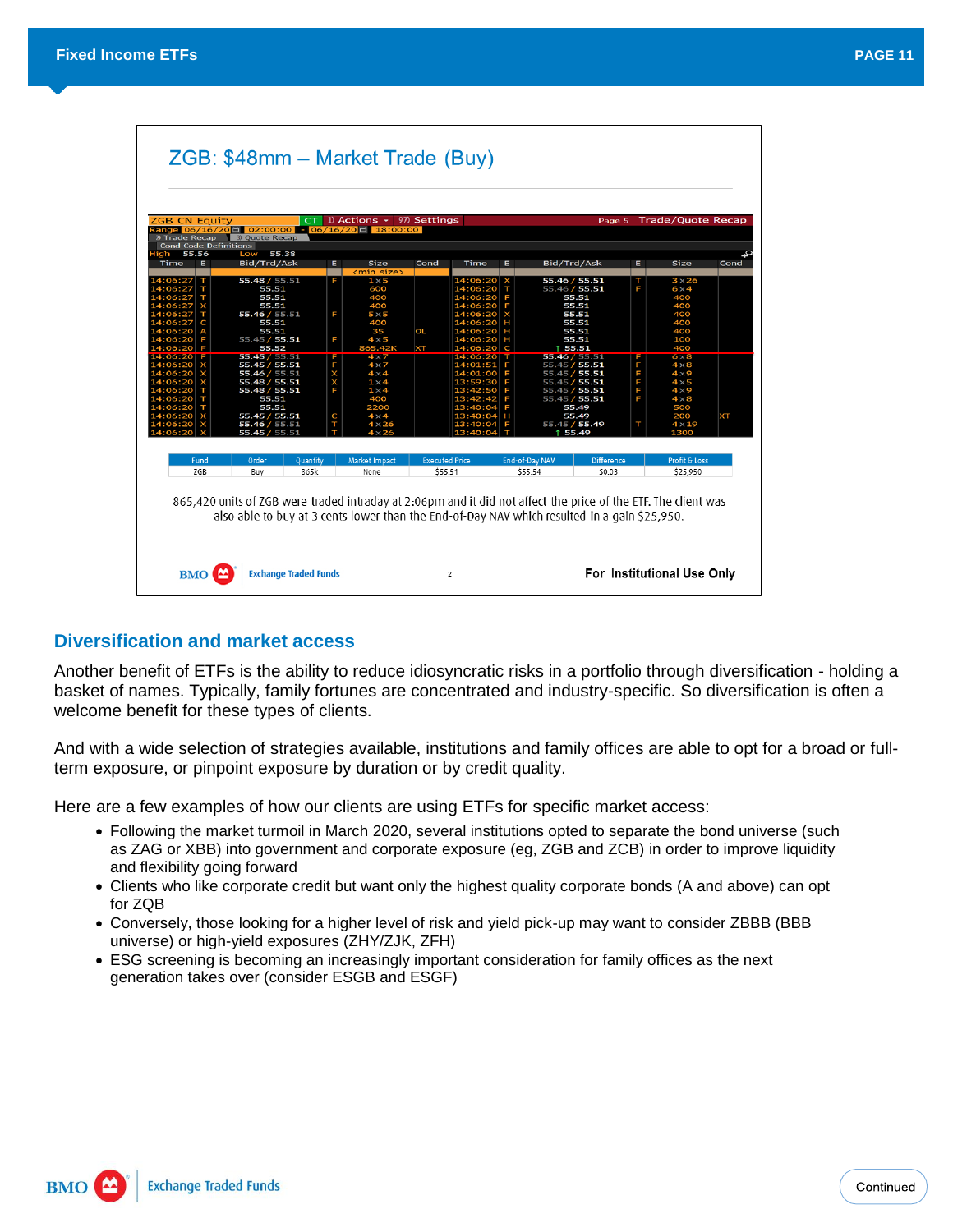#### **Did You Know?**

- BMO GAM is the largest provider of fixed income ETFs in the Canadian marketplace, offering more ETFs over \$500 million and more than \$1 billion in AUM than any other provider on the street.
- BMO ETFs is the only provider to fully segment the yield curve by term and by credit, offering Short, Mid & Long Federal, Provincial & Corporate bond ETFs.
- ZAG FTSE Russell Canadian Aggregate Bond Index, is the largest and lowest cost fixed income ETF in Canada;
- Due to our expertise in managing segmented bond exposures, the Bank of Canada appointed BMO GAM as the asset manager of choice to run the Provincial Bond Purchase Program in April 2020.

Please see links to BMO GAM's **ETF Road Map** and **Fixed Income ETF Brochure** for more information.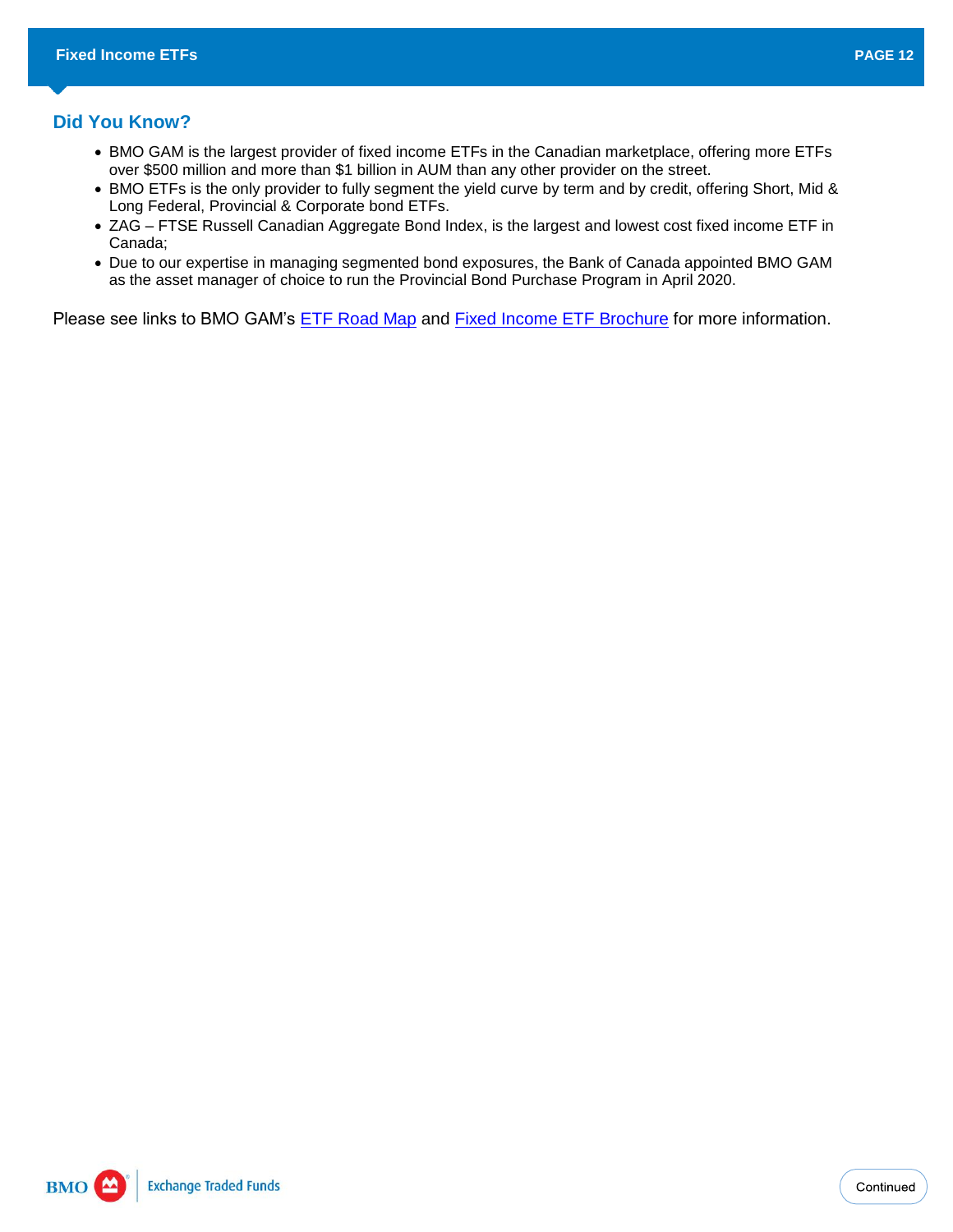

**Laura Tase** Director, Institutional ETFs, Ontario

# Tax Considerations with International Investing

As Canadian investors, we can benefit from investment opportunities in the US and other foreign markets. However, investing outside of Canada has its costs.

Withholding taxes can have a negative impact on portfolio returns and, in addition, the T1135 foreign income verification statement is a compliance burden when filing tax returns.

### **Form T1135 – Foreign Income Verification Statement**

Form T1135 is a mandatory filing for any Canadian with certain foreign property with a total cost over \$100,000 (CAD).

- Impacted individuals include:
- Canadians that hold foreign assets
- Immigrants to Canada who hold foreign assets (not applicable to first year residents)
- Canadians abroad that acquire foreign assets

Examples of assets that must be reported:

- Shares of non-resident corporations and bonds issued by non-residents, even if held by a Canadian broker
- Domestic securities (such as Canadian stocks) held outside of Canada
- Life insurance policies issued by foreign issuers

Examples of foreign assets that are exempt from reporting:

- Foreign assets used primarily for personal use & enjoyment
- Foreign assets held in a RRSP or TFSA

| What needs to be reported:         | What does not need to be reported: |
|------------------------------------|------------------------------------|
| Stocks/ETFs traded on US exchanges | Canadian listed stocks and ETFs    |

*Even if a Canadian listed ETF holds foreign securities, the units of the Canadian fund are not foreign property and are NOT subject to the T1135 reporting requirement.*

The \$100,000 threshold is triggered when the total cost amount of the assets (not the value) exceeds \$100,000. The cost amount is generally the average cost base at the time of acquisition (so if the foreign property was initially purchased for \$90,000, it does not need to be reported even if the property is now worth over \$100,000).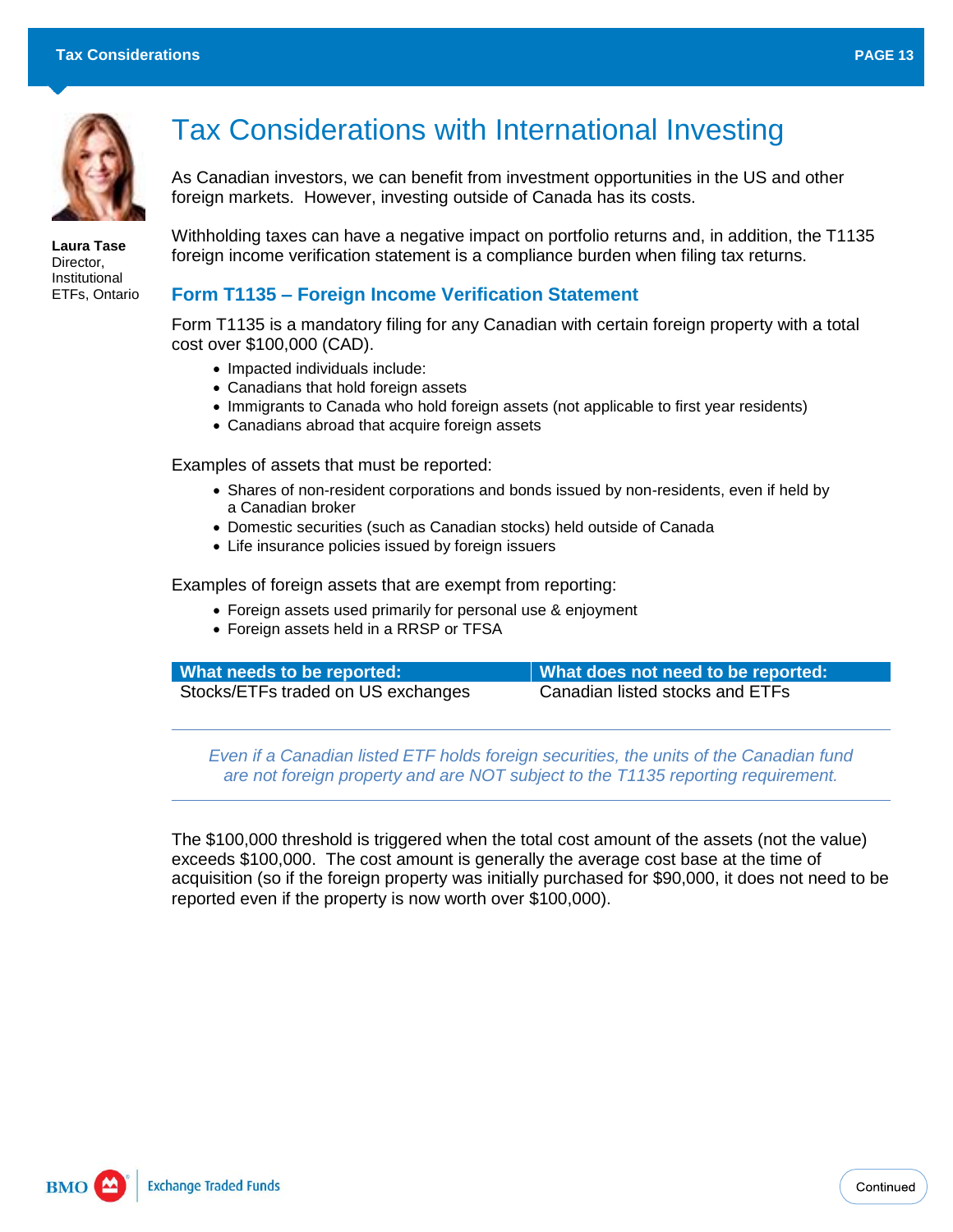### **The Impact of Foreign Withholding Taxes:**

Dividends and interest (and potentially other sources of income), received from non-Canadian investments may be subject to withholding taxes, which are applied before the client receives the distribution (interest income from bonds is not withheld).

#### **Type of Account**

- Foreign tax credits can be claimed only for investments held in taxable (non-registered) accounts. Investors will receive a T3 or T5 slip after year end which indicates the amount of foreign taxes paid. Credits for these taxes can be claimed by completing T2209 forms.
- In an RRSP account there is no need to report anything for foreign taxes paid and there is no recovery of the tax either. Foreign taxes paid in an RRSP account will reduce the amount of money available for distribution at retirement

#### **Type of Investment**

- Investors are generally subject to withholding taxes imposed by foreign countries on sources of income in those foreign countries (for example, dividends paid to Canadian resident investors by U.S. resident corporations are generally subject to a withholding tax of 15%).
- In addition, whenever foreign securities (outside of North America) are held indirectly by a Canadian investment fund (i.e. Canadian listed ETF holding a US ETF), clients may be subject to a further 15% US withholding tax. This additional US withholding tax applies if the US listed ETF is treated as a corporation for US tax purposes.

### **Withholding Tax Example:**

iShares MSCI EAFE ETF (EFA) – US listed ETF:

When held by a Canadian resident in a non-registered (taxable) account, two levels of withholding taxes apply:

- Withholding tax imposed by the US (recoverable)
- Withholding tax imposed by foreign countries (not recoverable)

*Assuming a 12% withholding tax on foreign dividends, investors in EFA would lose approximately 48bps (EFA distribution yield as of March 31, 2020 is 4.01%).*

A solution to this issue is holding a Canadian listed ETF such as ZEA (BMO MSCI EAFE unhedged) or ZDM (BMO MSCI EAFE hedged to CAD) – **ZEA/ZDM hold the underlying securities directly, so foreign tax credits can be claimed to offset the foreign withholding taxes.**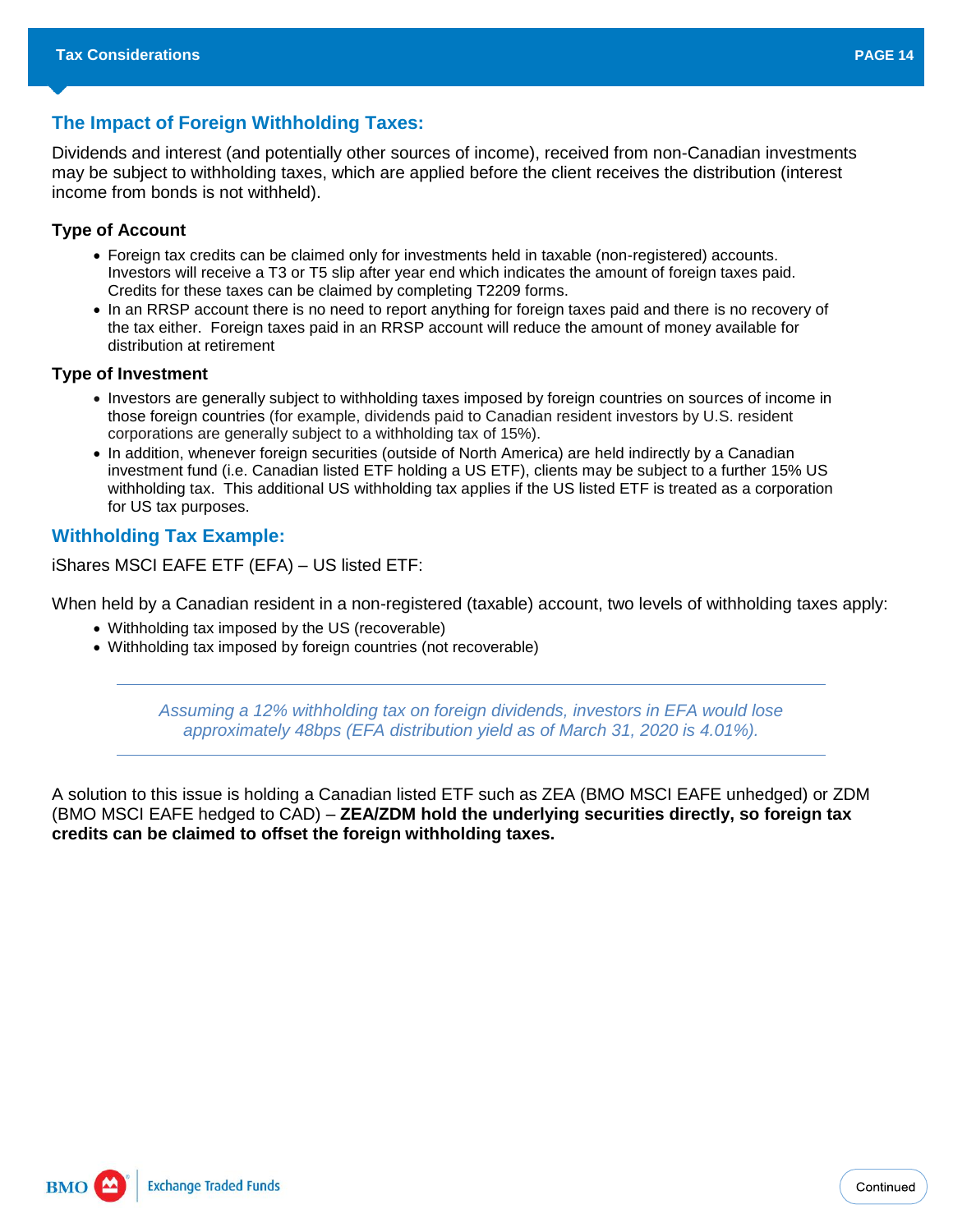# **Breaking Down Withholding Taxes**

|                | Scenario                                                                                                                                                                                                                                               | <b>Applicable Taxes</b>                                                                                                                                  |
|----------------|--------------------------------------------------------------------------------------------------------------------------------------------------------------------------------------------------------------------------------------------------------|----------------------------------------------------------------------------------------------------------------------------------------------------------|
| <b>Account</b> | Canadian Mutual Funds or Canadian-listed ETFs that<br>$\bullet$<br>hold U.S. Stocks<br><b>O</b> Canadian Mutual Funds or Canadian-listed ETFs that<br>hold a U.S.-listed ETF that holds U.S. stocks<br><b>O</b> U.S.-listed ETFs that hold U.S. Stocks | U.S. withholding taxes apply and are<br>recoverable by claiming foreign tax credit.                                                                      |
|                | O Canadian Mutual Funds or Canadian-listed ETFs that<br>hold Foreign Stocks <sup>1</sup>                                                                                                                                                               | Foreign withholding taxes apply and are<br>recoverable by claiming foreign tax credits.                                                                  |
| Non-Registered | Canadian Mutual Funds or Canadian-listed ETFs that<br>G<br>hold a U.S.-listed ETF that holds Foreign Stocks <sup>1</sup><br>U.S.-listed ETFs that hold Foreign Stocks <sup>1</sup>                                                                     | Foreign withholding taxes apply and are not<br>recoverable. U.S. withholding taxes may also apply<br>and are recoverable by claiming foreign tax credit. |

*<sup>1</sup>*Foreign stocks are defined as shares of corporations that are resident outside of North America

### **\*\*In a registered account, foreign and US withholding taxes may apply and are NOT recoverable.\*\***

### **Additional Tax Considerations:**

In addition to withholding taxes, distributed capital gains resulting from portfolio rebalances of US listed ETFs may be taxed as foreign income.